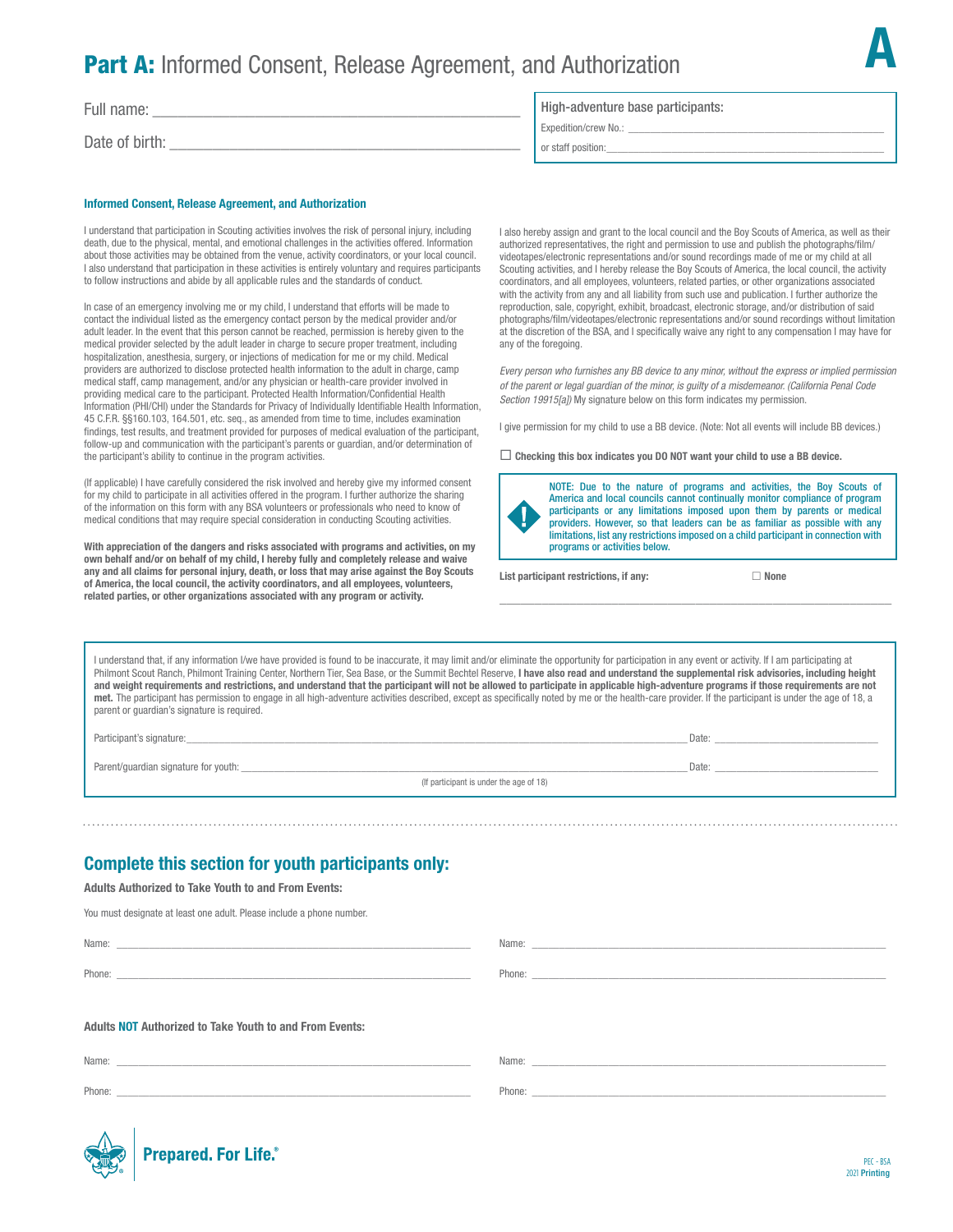# Part B1: General Information/Health History

|  | High-adventure base participants: |                                                                                                                                                                 |
|--|-----------------------------------|-----------------------------------------------------------------------------------------------------------------------------------------------------------------|
|  |                                   |                                                                                                                                                                 |
|  |                                   |                                                                                                                                                                 |
|  |                                   |                                                                                                                                                                 |
|  |                                   |                                                                                                                                                                 |
|  |                                   |                                                                                                                                                                 |
|  |                                   |                                                                                                                                                                 |
|  |                                   |                                                                                                                                                                 |
|  |                                   |                                                                                                                                                                 |
|  |                                   | Unit No.: _________________________<br>Please attach a photocopy of both sides of the insurance card. If you do not have medical insurance, enter "none" above. |

### In case of emergency, notify the person below:

| Name:                   | Relationship:      |                |
|-------------------------|--------------------|----------------|
| Address:                | Home phone:        | Other phone: _ |
| Alternate contact name: | Alternate's phone: |                |

### Health History

Do you currently have or have you ever been treated for any of the following?

| <b>Yes</b> | <b>No</b> | <b>Condition</b>                                                                                                                                                           | <b>Explain</b>                  |                                    |
|------------|-----------|----------------------------------------------------------------------------------------------------------------------------------------------------------------------------|---------------------------------|------------------------------------|
|            |           | <b>Diabetes</b>                                                                                                                                                            | Last HbA1c percentage and date: | Insulin pump: Yes $\Box$ No $\Box$ |
|            |           | Hypertension (high blood pressure)                                                                                                                                         |                                 |                                    |
|            |           | Adult or congenital heart disease/heart attack/chest pain (angina)/<br>heart murmur/coronary artery disease. Any heart surgery or<br>procedure. Explain all "yes" answers. |                                 |                                    |
|            |           | Family history of heart disease or any sudden heart-related<br>death of a family member before age 50.                                                                     |                                 |                                    |
|            |           | Stroke/TIA                                                                                                                                                                 |                                 |                                    |
|            |           | Asthma/reactive airway disease                                                                                                                                             | Last attack date:               |                                    |
|            |           | Lung/respiratory disease                                                                                                                                                   |                                 |                                    |
|            |           | COPD                                                                                                                                                                       |                                 |                                    |
|            |           | Ear/eyes/nose/sinus problems                                                                                                                                               |                                 |                                    |
|            |           | Muscular/skeletal condition/muscle or bone issues                                                                                                                          |                                 |                                    |
|            |           | Head injury/concussion/TBI                                                                                                                                                 |                                 |                                    |
|            |           | Altitude sickness                                                                                                                                                          |                                 |                                    |
|            |           | Psychiatric/psychological or emotional difficulties                                                                                                                        |                                 |                                    |
|            |           | Neurological/behavioral disorders                                                                                                                                          |                                 |                                    |
|            |           | Blood disorders/sickle cell disease                                                                                                                                        |                                 |                                    |
|            |           | Fainting spells and dizziness                                                                                                                                              |                                 |                                    |
|            |           | Kidney disease                                                                                                                                                             |                                 |                                    |
|            |           | Seizures or epilepsy                                                                                                                                                       | Last seizure date:              |                                    |
|            |           | Abdominal/stomach/digestive problems                                                                                                                                       |                                 |                                    |
|            |           | Thyroid disease                                                                                                                                                            |                                 |                                    |
|            |           | Skin issues                                                                                                                                                                |                                 |                                    |
|            |           | Obstructive sleep apnea/sleep disorders                                                                                                                                    | CPAP: Yes<br>No                 |                                    |
|            |           | List all surgeries and hospitalizations                                                                                                                                    | Last surgery date:              |                                    |
|            |           | List any other medical conditions not covered above                                                                                                                        |                                 |                                    |



**P**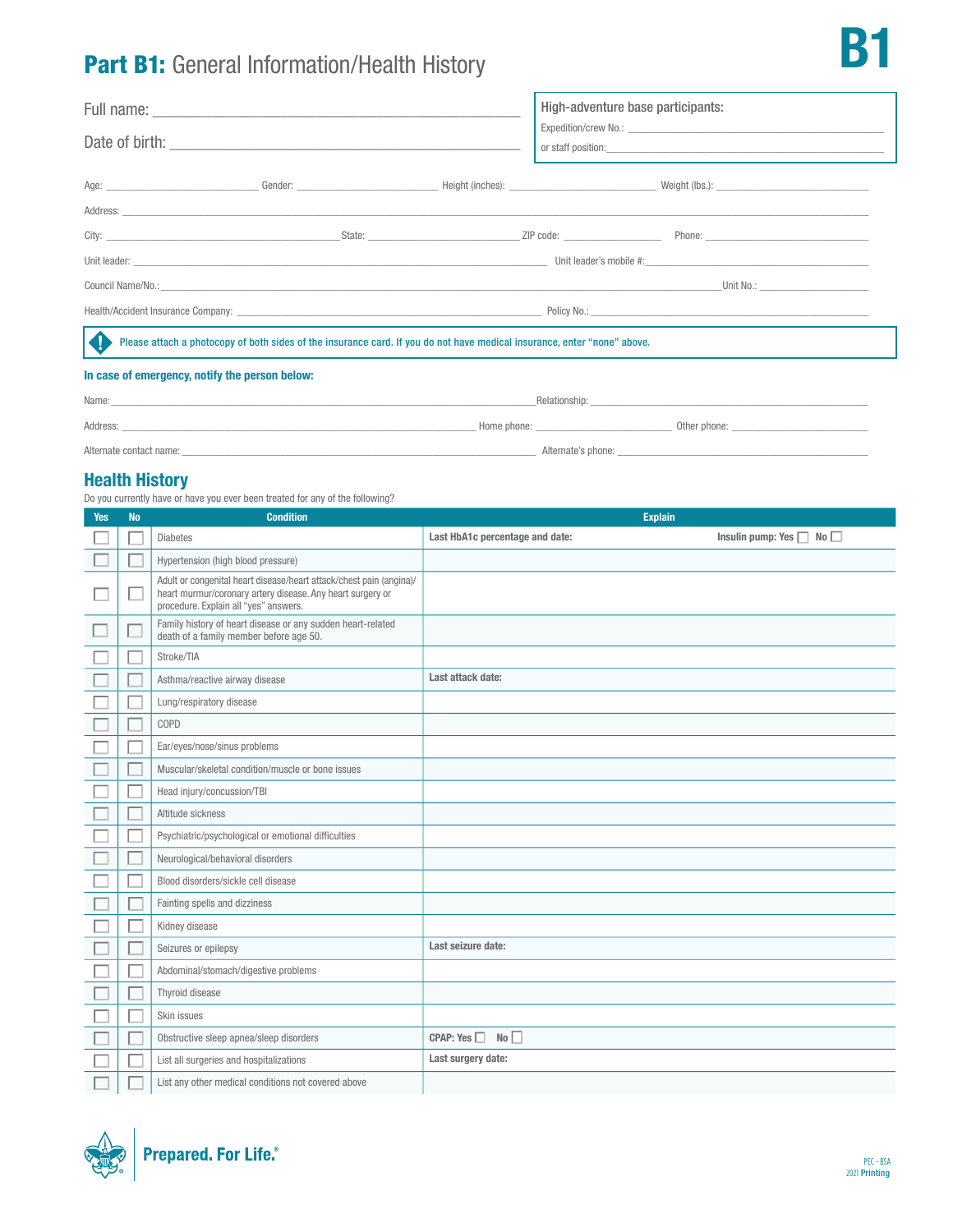# Part B2: General Information/Health History

| Full name:<br>Date of birth: | High-adventure base participants:<br>Expedition/crew No.:<br>or staff position: |
|------------------------------|---------------------------------------------------------------------------------|
| Allougico (Modicatione       |                                                                                 |

### Allergies/Medications

| <b>DO YOU USE AN EPINEPHRINE</b>        | $\Box$ YFS | $\square$ NO |
|-----------------------------------------|------------|--------------|
| <b>AUTOINJECTOR?</b> Exp. date (if yes) |            |              |

| <b>DO YOU USE AN ASTHMA RESCUE</b> | $\Box$ YFS | $\square$ NO |
|------------------------------------|------------|--------------|
| <b>INHALER?</b> Exp. date (if yes) |            |              |

B2

Are you allergic to or do you have any adverse reaction to any of the following?

| <b>Yes</b> | <b>No</b> | <b>Allergies or Reactions</b> | <b>Explain</b> | Yes | <b>No</b> | <b>Allergies or Reactions</b> | <b>Explain</b> |
|------------|-----------|-------------------------------|----------------|-----|-----------|-------------------------------|----------------|
|            |           | Medication                    |                |     |           | Plants                        |                |
|            |           | Food                          |                |     |           | Insect bites/stings           |                |

List all medications currently used, including any over-the-counter medications.

 $\Box$  Check here if no medications are routinely taken.  $\Box$  If additional space is needed, please list on a separate sheet and attach.

| <b>Medication</b>                                                 | <b>Dose</b> | Frequency                                                                                           | Reason |
|-------------------------------------------------------------------|-------------|-----------------------------------------------------------------------------------------------------|--------|
|                                                                   |             |                                                                                                     |        |
|                                                                   |             |                                                                                                     |        |
|                                                                   |             |                                                                                                     |        |
|                                                                   |             |                                                                                                     |        |
|                                                                   |             |                                                                                                     |        |
|                                                                   |             |                                                                                                     |        |
| $\Box$ YES $\Box$ NO                                              |             | Non-prescription medication administration is authorized with these exceptions: ___________________ |        |
| Administration of the above medications is approved for youth by: |             |                                                                                                     |        |

, which is the contribution of the contribution of  $\mathcal{N}_{\rm{max}}$  ,  $\mathcal{N}_{\rm{max}}$  ,  $\mathcal{N}_{\rm{max}}$ 

Parent/guardian signature MD/DO, NP, or PA signature (if your state requires signature)

Approved by:

Bring enough medications in sufficient quantities and in the original containers. Make sure that they are NOT expired, including inhalers and EpiPens. You SHOULD NOT STOP taking any maintenance medication unless instructed to do so by your doctor.

### Immunization

The following immunizations are recommended. Tetanus immunization is required and must have been received within the last 10 years. If you had the disease, check the disease column and list the date. If immunized, check yes and provide the year received.

| <b>Yes</b> | <b>No</b> | <b>Had Disease</b> | <b>Immunization</b>             | Date(s) |
|------------|-----------|--------------------|---------------------------------|---------|
|            |           |                    | Tetanus                         |         |
|            |           |                    | Pertussis                       |         |
|            |           |                    | Diphtheria                      |         |
|            |           |                    | Measles/mumps/rubella           |         |
|            |           |                    | Polio                           |         |
|            |           |                    | Chicken Pox                     |         |
|            |           |                    | <b>Hepatitis A</b>              |         |
|            |           |                    | <b>Hepatitis B</b>              |         |
|            |           |                    | Meningitis                      |         |
|            |           |                    | Influenza                       |         |
|            |           |                    | COVID-19                        |         |
|            |           |                    | Other Immunizations (HIB, etc.) |         |

| medical history:                                                                                                                                                                                                                                                        |                         |
|-------------------------------------------------------------------------------------------------------------------------------------------------------------------------------------------------------------------------------------------------------------------------|-------------------------|
|                                                                                                                                                                                                                                                                         |                         |
|                                                                                                                                                                                                                                                                         |                         |
|                                                                                                                                                                                                                                                                         |                         |
|                                                                                                                                                                                                                                                                         |                         |
| the control of the control of the control of the control of the control of the control of the control of the control of the control of the control of the control of the control of the control of the control of the control<br>the control of the control of the con- |                         |
| <b>DO NOT WRITE IN THIS BOX.</b><br>Review for camp or special activity.                                                                                                                                                                                                |                         |
| Reviewed by: The contract of the contract of the contract of the contract of the contract of the contract of the contract of the contract of the contract of the contract of the contract of the contract of the contract of t                                          |                         |
|                                                                                                                                                                                                                                                                         |                         |
| Date: <u>________________________________</u>                                                                                                                                                                                                                           |                         |
| Further approval required: Ves                                                                                                                                                                                                                                          | $\overline{\mathsf{N}}$ |

Date: \_\_\_\_\_\_\_\_\_\_\_\_\_\_\_\_\_\_\_\_\_\_\_\_\_\_\_\_\_\_\_\_\_\_\_\_\_\_\_\_\_\_\_\_\_\_\_\_\_

Please list any additional information about your

If you are exempt from any immunization requirements, please attach appropriate medical documentation.